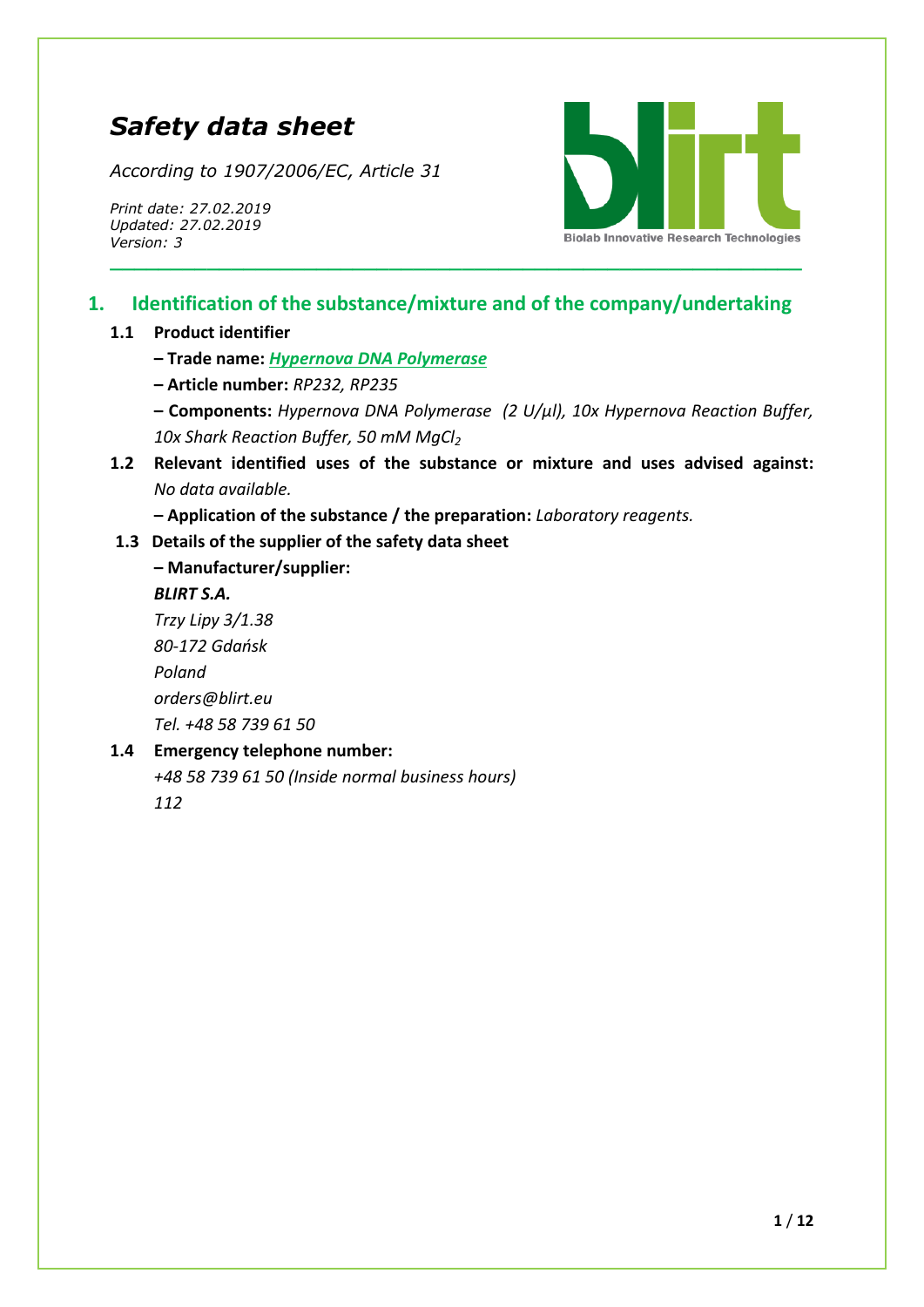## *Safety data sheet*

*According to 1907/2006/EC, Article 31*

*Print date: 27.02.2019 Updated: 27.02.2019 Version: 3*



## **1. Identification of the substance/mixture and of the company/undertaking**

**\_\_\_\_\_\_\_\_\_\_\_\_\_\_\_\_\_\_\_\_\_\_\_\_\_\_\_\_\_\_\_\_\_\_\_\_\_\_\_\_\_\_\_\_\_\_\_\_\_\_\_\_\_\_\_\_\_**

#### **1.1 Product identifier**

**– Trade name:** *Hypernova DNA Polymerase, 50 mM MgCl<sup>2</sup>*

**1.2 Relevant identified uses of the substance or mixture and uses advised against:**  *No data available.*

**– Application of the substance / the preparation:** *Laboratory reagents.*

**1.3 Details of the supplier of the safety data sheet**

**– Manufacturer/supplier:** *BLIRT S.A.*

*Trzy Lipy 3/1.38 80-172 Gdańsk Poland [orders@blirt.eu](mailto:orders@blirt.eu) Tel. +48 58 739 61 50*

## **1.4 Emergency telephone number:**

*+48 58 739 61 50 (Inside normal business hours) 112*

## **2 Hazards identification**

#### **2.1 Classification of the substance or mixture**

#### **– Classification according to Regulation (EC) No 1272/2008**

*Not a hazardous mixture according to Regulation (EC) No. 1272/2008.*

#### **2.2 Label elements**

**– Labelling according to Regulation (EC) No 1272/2008:** 

*The mixture is not classified and labelled according to the CLP regulation.*

- **– Hazard pictograms:** *Not applicable.*
- **– Signal word:** *Not applicable.*
- **– Hazard statements:** *Not applicable.*

**– Precautionary statement(s):** *Not applicable.*

#### **2.3 Other hazards**

*Not applicable.*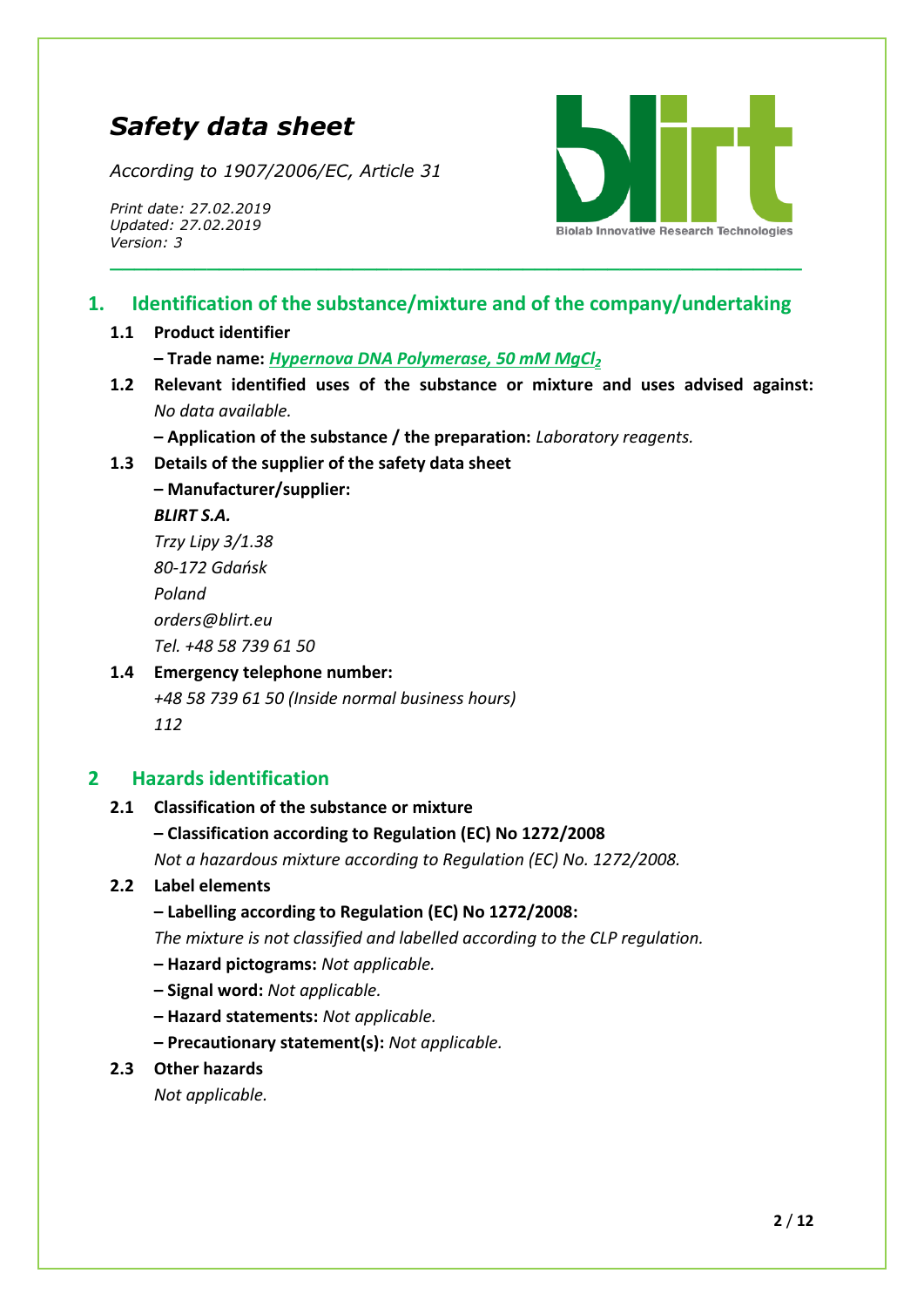## **3 Composition/information on ingredients**

- **3.2 Chemical characterization:** *Mixture.*
	- **– Other information:** *Not significant.*

### **4 First aid measures**

- **4.1 Description of first aid measures**
	- **– General information:** *No special measures required.*
	- **– After inhalation:** *Supply fresh air. Consult doctor in case of complaints.*

*–* **After skin contact:** *Wash with plenty of water. If skin irritation occurs, consult a doctor.*

**– After eye contact:** *Rinse opened eye for several minutes under running water. If symptoms persist, consult a doctor.* 

**– After swallowing:** *If symptoms persist consult doctor.*

- **4.2 Most important symptoms and effects, both acute and delayed:**  *No further relevant information available.*
- **4.3 Indication of any immediate medical attention and special treatment needed:**  *No further relevant information available.*

## **5 Firefighting measures**

**5.1 Extinguishing media**

**– Suitable extinguishing agents:** *Water, CO2, foam, powder.*

**5.2 Special hazards arising from the substance or mixture**

**– Special hazard arising from the mixture:** *No further relevant information available.*

**5.3 Advise for firefighters**

**– Protective equipment:** *Wear self-contained respiratory protective device.*

**Additional information**

*Dispose of fire debris and contaminated fire fighting water in accordance with official regulations.*

### **6 Accidental release measures**

- **6.1 Personal precautions, protective equipment and emergency procedures:** *Avoid mixture contact.*
- **6.2 Environmental precautions:** *Do not allow to enter sewers/surface or ground water.*
- **6.3 Methods and material for containment and cleaning up:** *Pick up mechanically. Clean up affected area. Dispose of the material collected according to regulations.*
- **6.4 Reference to other sections**

*See section 7 for information on safe handling. See section 8 for information on personal equipment. See section 13 for disposal information.*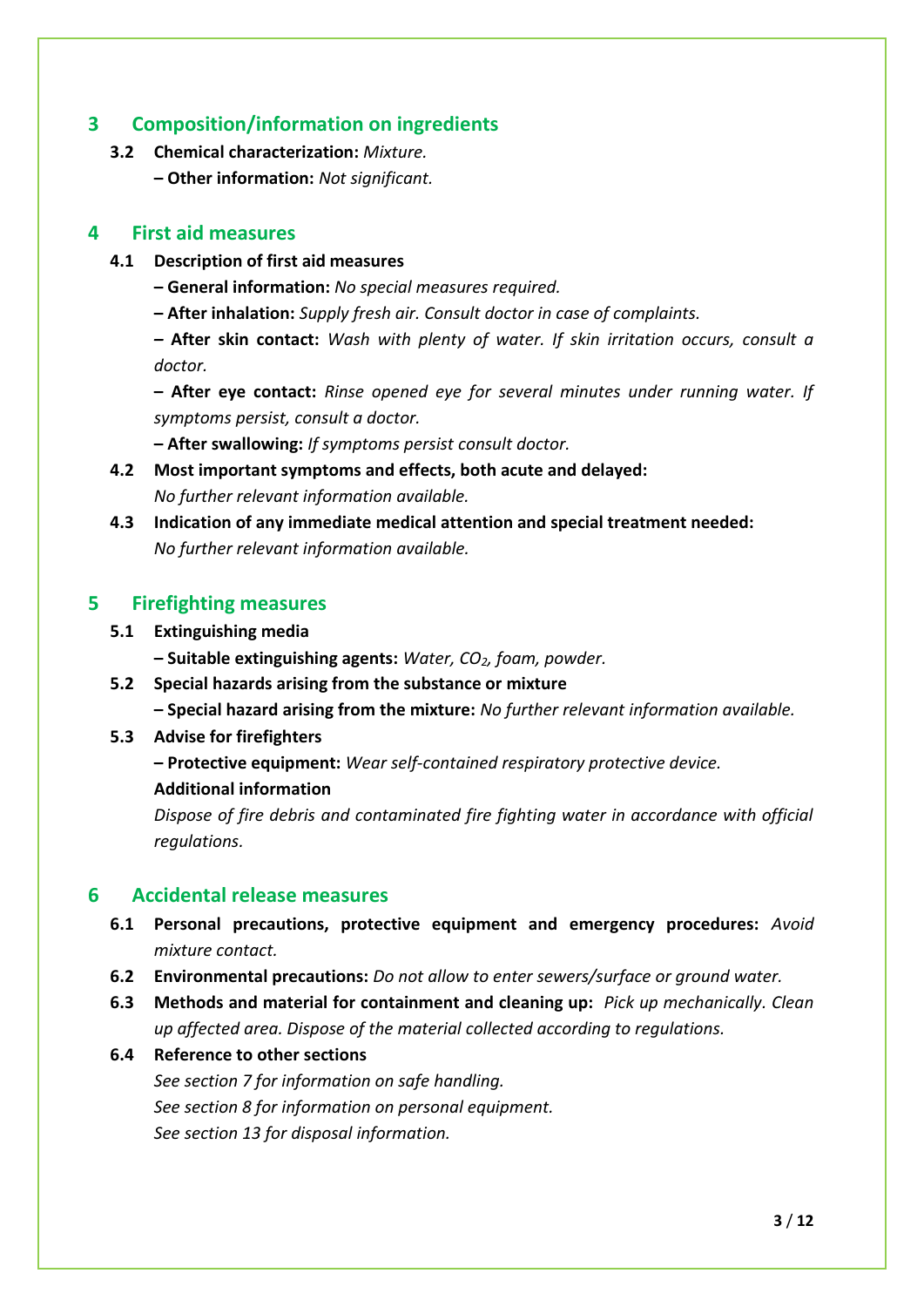## **7 Handling and storage**

- **7.1 Precautions for safe handing:** *No special precautions are necessary if used correctly.*
- **7.2 Conditions for safe storage, including any incompatibilities**
	- **– Requirements to be met by storerooms and receptacles:** *No special requirements.*
	- *–* **Information about storage in one common storage facility:** *Not required.*
	- **– Further information about storage conditions:** *Keep container sealed.*
	- **– Recommended storage temperature:** *-20<sup>o</sup> C*
	- **– Storage class:** *10-13*
- **7.3 Specific end use(s):** *No further relevant information available.*

## **8 Exposure controls/personal protection**

#### **8.1 Control parameters**

**– Ingredients with limit values that require monitoring at the workplace:** *Not required.*

**– Additional information:** *The lists valid during the making were used as basis.*

### **8.2 Exposure controls**

**– Personal protective equipment:**

*General protective and hygienic measures: Keep away from foodstuffs, beverages and feed. Wash hands before breaks and at the end of work.*

*Respiratory protection: No further relevant information available.*

*Protection of hands:* 

*Protective gloves – the glove material has to be impermeable and resistant to the product/the substance/the preparation.*

*– Selection of the glove material on consideration of the penetration times, rates of diffusion and the degradation:*

*Material of gloves: the selection of suitable gloves does not only depend on the material, but also on further marks of quality and varies from manufacturer to manufacturer.*

*Penetration time of glove material: The exact break through time has to be observed.*

 *For the permanent contact gloves made of the following materials are suitable: Nitrile rubber, NBR. Recommended thickness of the material ≥0,11 mm. Value for the permeation: Level ≥480 min.*

*Eye protection: Safety glasses.*

*Body protection: Protective work clothing. Protective clothing should be selected specifically for the working place, depending on concentration and quantity of the hazardous substances handled.*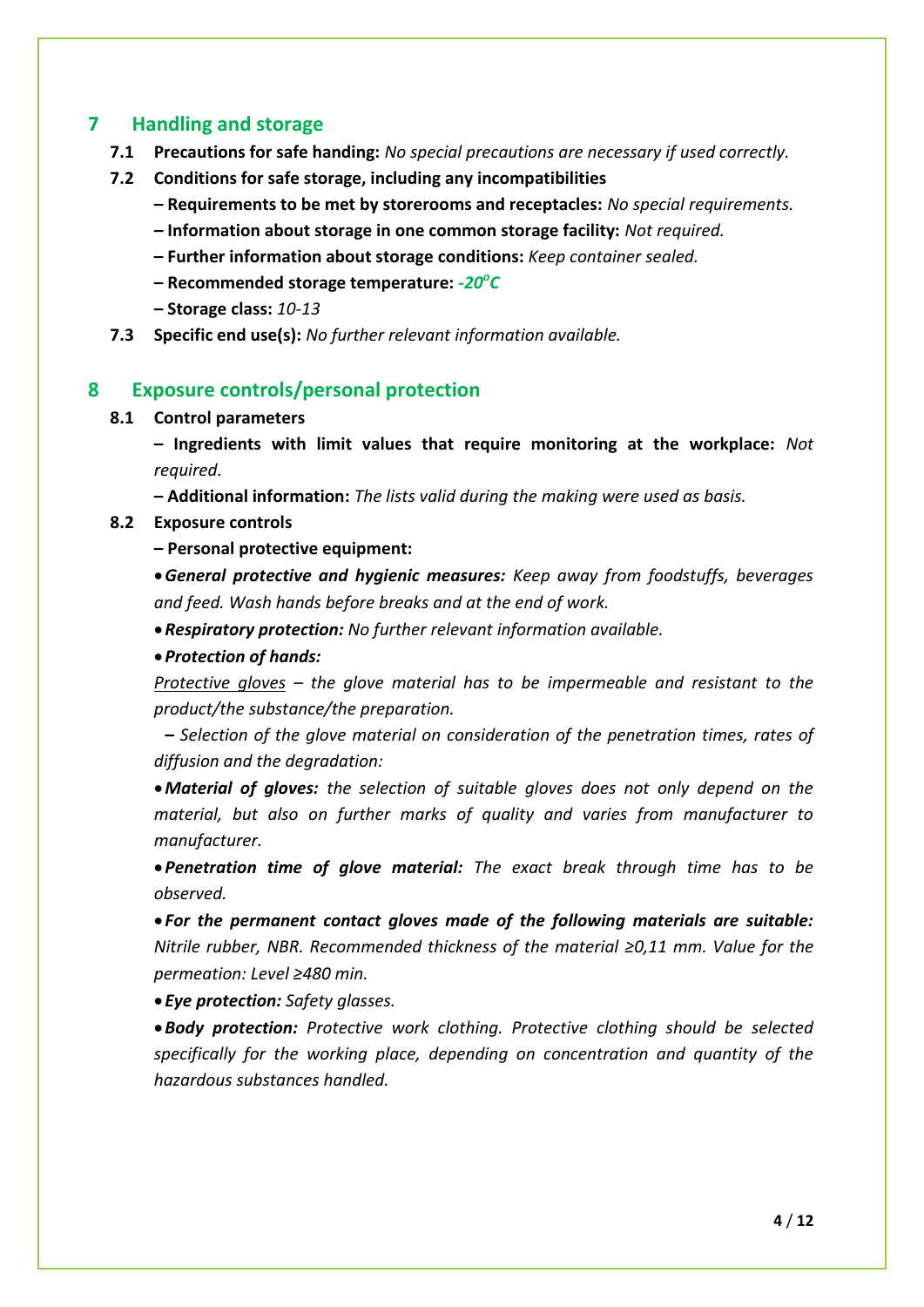## **9 Physical and chemical properties**

- **9.1 Information on basic physical and chemical properties**
	- **– Appearance:**
	- **Form:** *Liquid*
- **9.2 Other information:** *No further relevant information available.*

#### **10 Stability and reactivity**

- **10.1 Reactivity:** *No data available.*
- **10.2 Chemical stability:** *No data available.*

**– Thermal decomposition/conditions to be avoided:** *No decomposition if used according to specifications.*

- **10.3 Possibility of hazardous reaction:** *No further relevant information available.*
- **10.4 Conditions to avoid:** *No further relevant information available.*
- **10.5 Incompatible materials:** *No further relevant information available.*
- **10.6 Hazardous decomposition product:** *No further relevant information available.*

#### **11 Toxicological information**

## **11.1 Information on toxicological effects**

- **– Acute toxity:**
- *Oral/Ingestion: ATEmix >2000 (Hypernova DNA Polymerase)*
- *Inhalation/Respiratory: ATEmix >20 (Hypernova DNA Polymerase)*
- **– Primary irritant effect:**
- **On the skin:** *No irritant effect.*
- **On the eye:** *No irritant effect.*
- **– Sensitization:** *No sensitizing effects known.*

#### **12 Ecological information**

- **12.1 Toxicity:** *No data available.*
- **12.2 Persistence and degradability:** *No further relevant information available.*
- **12.3 Bioaccumulative potential:** *No further relevant information available.*
- **12.4 Mobility in soil:** *No further relevant information available.*
- **12.5 Results of PBT and vPvB:** *Not applicable.*
- **12.6 Other adverse effects:** *No further relevant information available.*

### **13 Disposal considerations**

#### **13.1 Waste treatment methods**

**– Recommendation:** *Chemicals must be disposed of in compliance with the respective national regulations. Must not be disposed together with household garbage. Do not allow product to reach sewage system.*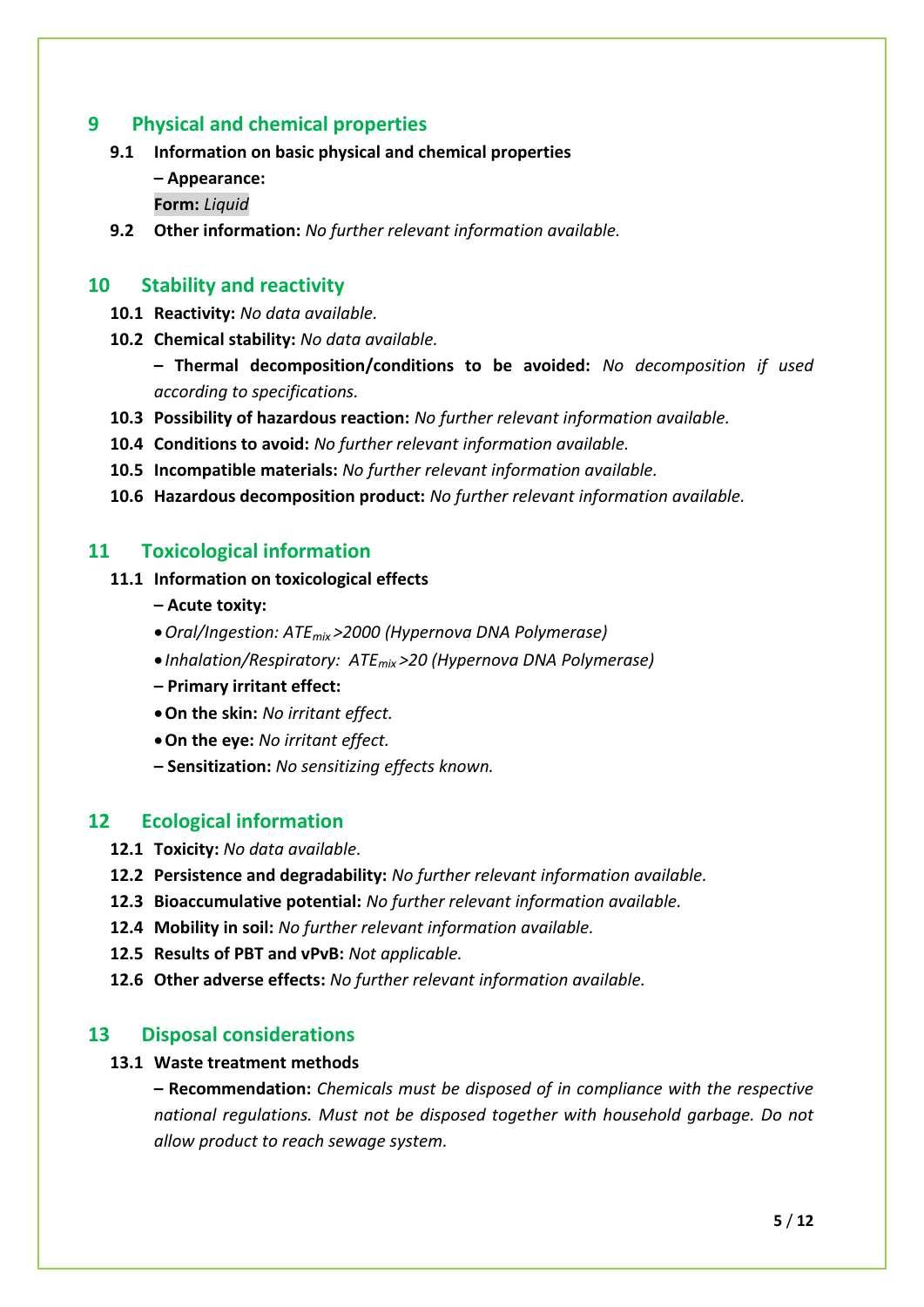**– Uncleaned packaging (Recommendation):** *Disposal must be made according to official regulations.* 

**– Recommended cleansing agents:** *Water, if necessary together with cleansing agents.*

#### **14 Transport information**

- **14.1 UN-Number:**
	- **ADR, ADN, IMDG, IATA:** *Not dangerous goods/not applicable.*
- **14.2 UN proper shipping name:**
	- **ADR, ADN, IMDG, IATA:** *Not dangerous goods/not applicable.*
- **14.3 Transport hazard class(es):**
	- **ADR, ADN, IMDG, IATA:** *Not dangerous goods/not applicable.*
	- **Class:** *Not dangerous goods/not applicable.*
- **14.4 Packing group:**
	- **ADR, IMDG, IATA:** *Not dangerous goods/not applicable.*
- **14.5 Environmental hazards:**
	- **Marine pollutant:** *No.*
- **14.6 Special precautions for users:** *Not applicable*.
- **14.7 Transport in bulk according to Annex II of MARPOL 73/78 and the IBC Code:** *Not applicable*.

**– Transport/additional information: N***ot dangerous according to the above specifications.*

**– UN "Model Regulation":** *Not applicable.*

#### **15 Regulatory information**

- **15.1 Safety, health and environmental regulations/legislation specific for the substance or mixture:** *Not applicable*
- **15.2 Chemical safety assessment:** *A Chemical Safety Assessment has not been carried out.*

#### **16 Other information**

*This information is based on our present knowledge. However, this shall not constitute a guarantee for any specific product features and shall not establish a legally valid contractual relationship.*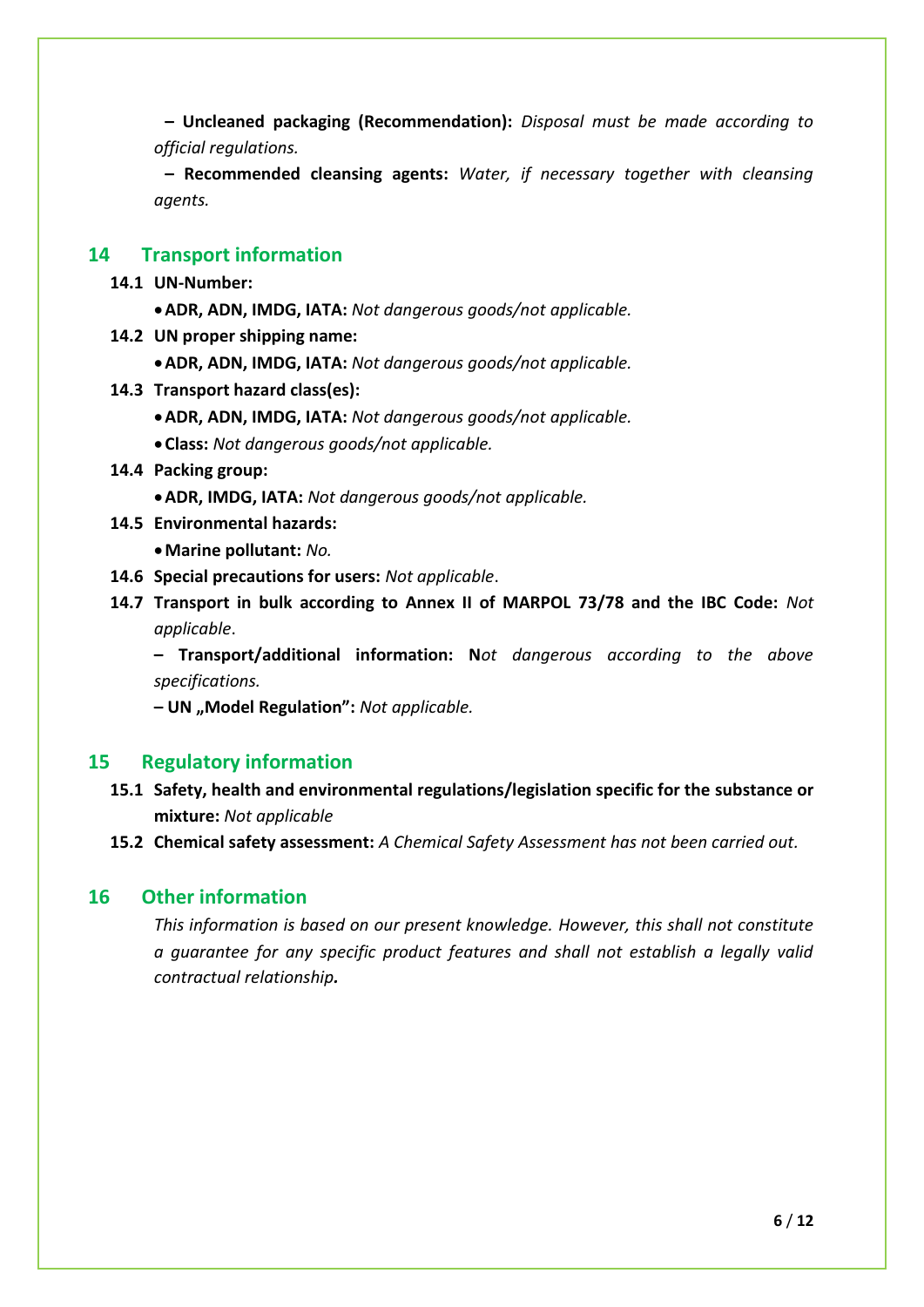# *Safety data sheet*

*According to 1907/2006/EC, Article 31*

*Print date: 27.02.2019 Updated: 27.02.2019 Version: 3*



## **1. Identification of the substance/mixture and of the company/undertaking**

**\_\_\_\_\_\_\_\_\_\_\_\_\_\_\_\_\_\_\_\_\_\_\_\_\_\_\_\_\_\_\_\_\_\_\_\_\_\_\_\_\_\_\_\_\_\_\_\_\_\_\_\_\_\_\_\_\_**

### **1.1 Product identifier**

- **– Trade name:** *10x Hypernova Reaction Buffer, 10x Shark Reaction Buffer*
- **– Hazardous components:** *Triton X-100*
- **– CAS number:** *9002-93-1 – Triton X-100*
- **1.2 Relevant identified uses of the substance or mixture and uses advised against:**  *No data available.*

**– Application of the substance / the preparation:** *Laboratory reagents.*

- **1.3 Details of the supplier of the safety data sheet**
	- **– Manufacturer/supplier:**

#### *BLIRT S.A.*

*Trzy Lipy 3/1.38 80-172 Gdańsk Poland [orders@blirt.eu](mailto:orders@blirt.eu) Tel. +48 58 739 61 50*

### **1.4 Emergency telephone number:**

*+48 58 739 61 50 (Inside normal business hours) 112*

## **2 Hazards identification**

#### **2.1 Classification of the substance or mixture**

**– Classification according to Regulation (EC) No 1272/2008**



*Eye Irrit. 2 H319 Causes serious eye irritation.*

#### **2.2 Label elements**

### **– Labelling according to Regulation (EC) No 1272/2008**

*The mixture is classified and labelled according to the CLP regulation.*

**– Hazard pictograms**



**– Signal word:** *Warning*

**– Hazard-determining components of labeling:** *Triton X-100.*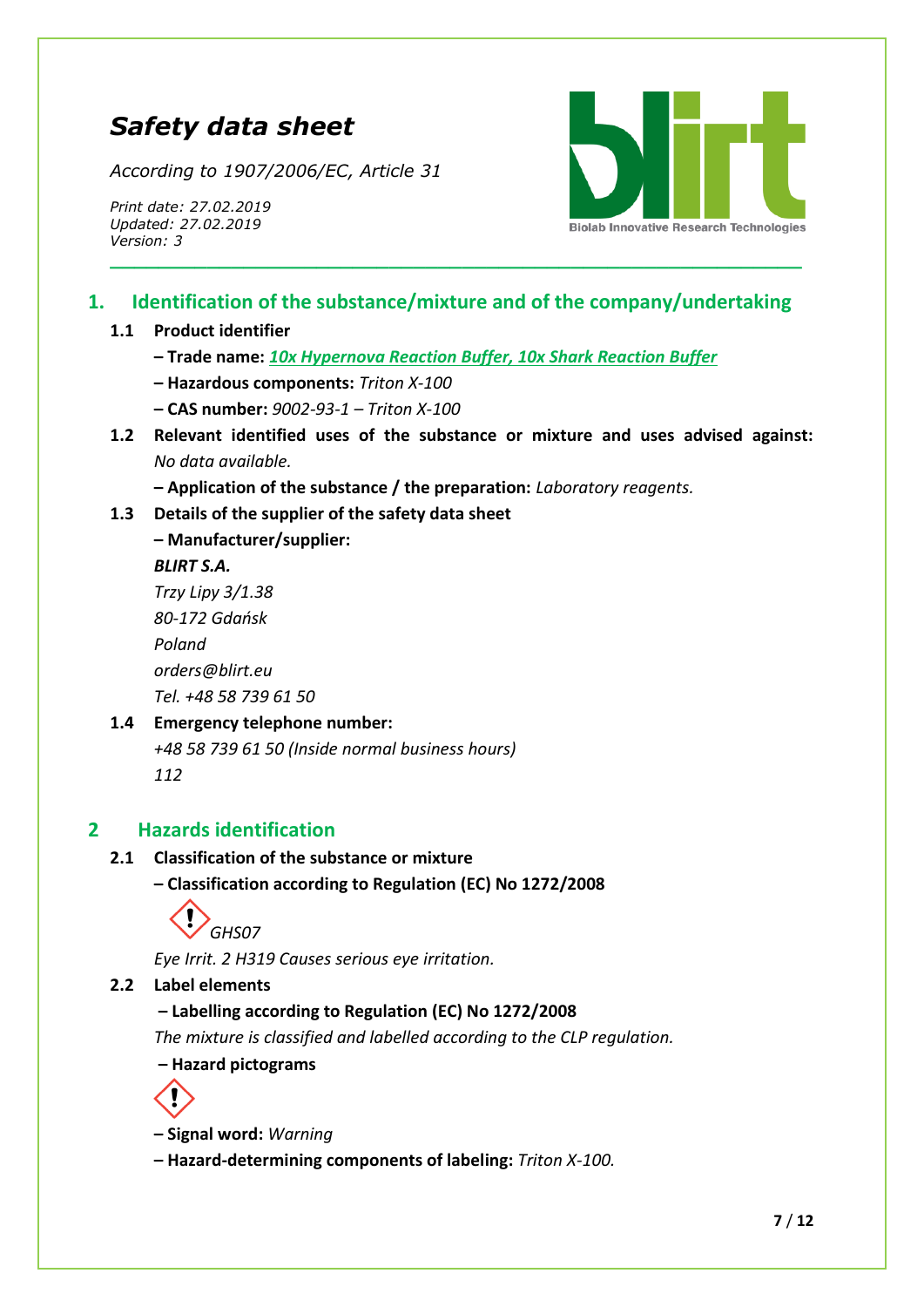**– Hazard statements:**

*H319 Causes serious eye irritation.*

**– Precautionary statement(s):**

**Prevention:**

**P264:** *Wash hands thoroughly after handling.*

**P280:** *Wear protective gloves/ eye protection/ face protection.*

**Response:**

**P305+P351+P338:** *IF IN EYES: Rinse cautiously with water for several minutes. Remove contact lenses, if present and easy to do. Continue rinsing.* **P337+P313:** *If eye irritation persists get medical advice/attention.*

**2.3 Other hazards**

*Not applicable.*

## **3 Composition/information on ingredients**

#### **3.2 Chemical characterization:** *Mixture.*

| Dangerous ingredients: |                                                               |         |
|------------------------|---------------------------------------------------------------|---------|
| CAS: 9002-93-1         | Triton X-100                                                  | 1-1,5 % |
|                        | Acute Tox. 4, H302; Eye Dam. 1, H318; Aquatic Chronic 2, H411 |         |

## **4 First aid measures**

#### **4.1 Description of first aid measures**

**– After inhalation:** *Supply fresh air, consult doctor in case of complains.*

*–* **After skin contact:** *Immediately rinse with water with soap and remove any clothing soiled by the product. If skin irritation continues, consult a doctor.*

**– After eye contact:** *Rinse opened eye for several minutes under running water. Then consult a doctor.*

**– After swallowing:** *Make victim drink water (maximum of 2 drinking glasses). Seek medical treatment.*

## **4.2 Most important symptoms and effects, both acute and delayed:**  *No further relevant information available.*

**4.3 Indication of any immediate medical attention and special treatment needed:**  *Eye bathing equipment should be available on the premises.*

## **5 Firefighting measures**

- **5.1 Extinguishing media**
	- **– Suitable extinguishing agents:** *Water, CO2, foam, powder.*
- **5.2 Special hazards arising from the substance or mixture** *No further relevant information available.*
- **5.3 Advise for firefighters**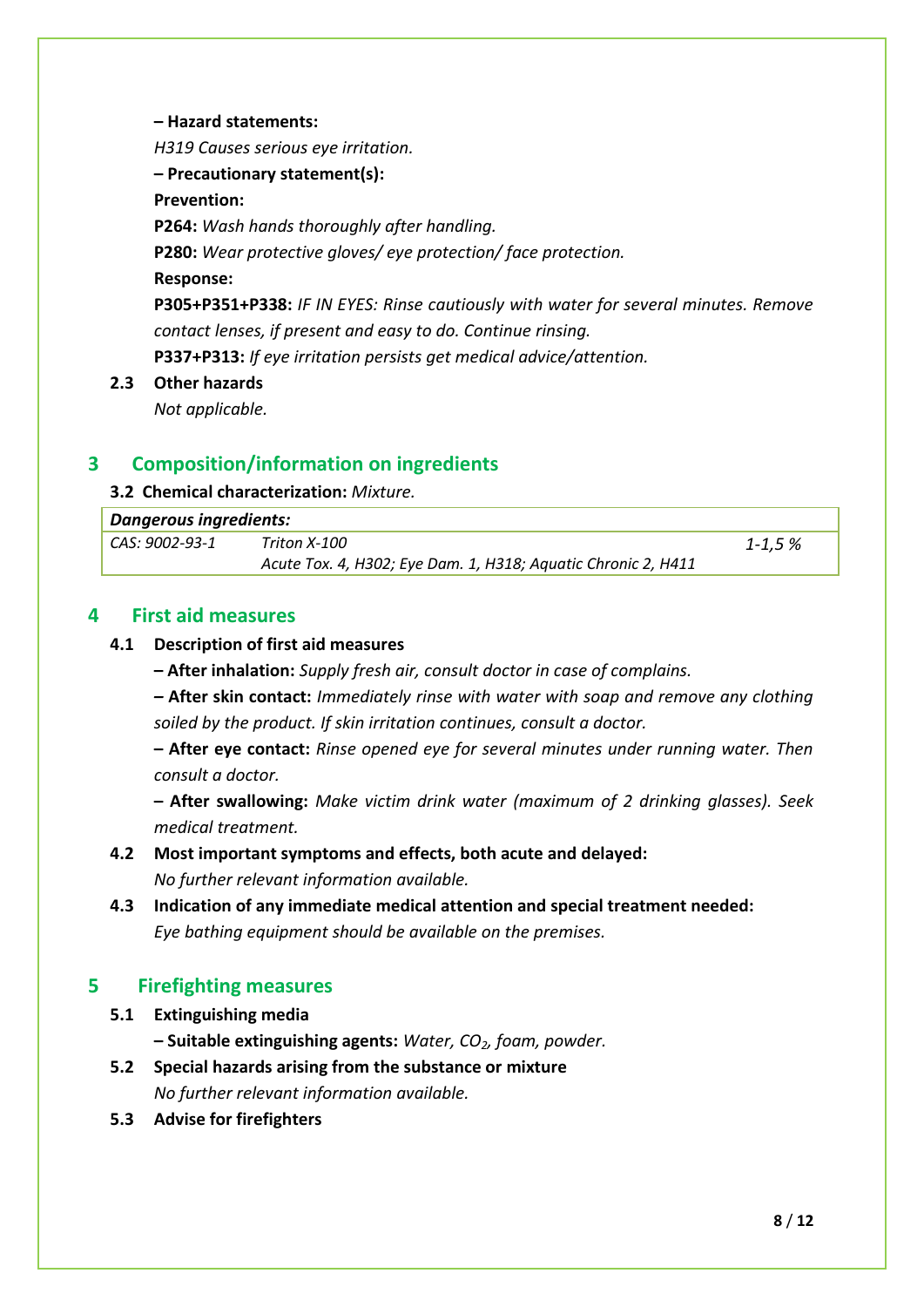**– Protective equipment:** *Wear self-contained respiratory protective device. In order to avoid contact with eyes and skin, keep a safety distance and wear suitable protective glasses and clothing.*

#### **Additional information**

*Dispose of fire debris and contaminated fire fighting water in accordance with official regulations.*

### **6 Accidental release measures**

- **6.1 Personal precautions, protective equipment and emergency procedures:** *Avoid mixture contact.*
- **6.2 Environmental precautions:** *Do not allow to enter sewers/surface or ground water.*
- **6.3 Methods and material for containment and cleaning up:** *Pick up mechanically. Clean up affected area. Dispose of material collected according to regulations. Ensure adequate ventilation. Transfer to closable labelled salvage container for disposal by an appropriate method.*

#### **6.4 Reference to other sections**

See section 7 for information on safe handling. *See section 8 for information on personal equipment. See section 13 for disposal information.*

## **7 Handling and storage**

- **7.1 Precautions for safe handing:** *Ensure there is sufficient ventilation of the area. Avoid direct contact with the mixture.*
- **7.2 Conditions for safe storage, including any incompatibilities**
	- **Requirements to be met by storerooms and receptacles:** *Store in cool, well ventilated area.*
	- *–* **Information about storage in one common storage facility:** *Not required.*
	- **– Further information about storage conditions:** *Keep container sealed.*
	- **– Recommended storage temperature:** *-20<sup>o</sup> C*
	- **– Storage class:** *10-13*
- **7.3 Specific end use(s):** *No further relevant information available.*

### **8 Exposure controls/personal protection**

#### **8.1 Control parameters**

**– Ingredients with limit values that require monitoring at the workplace:** *Not required.*

**– Additional information:** *The lists valid during the making were used as basis.*

#### **8.2 Exposure controls**

**– Personal protective equipment:**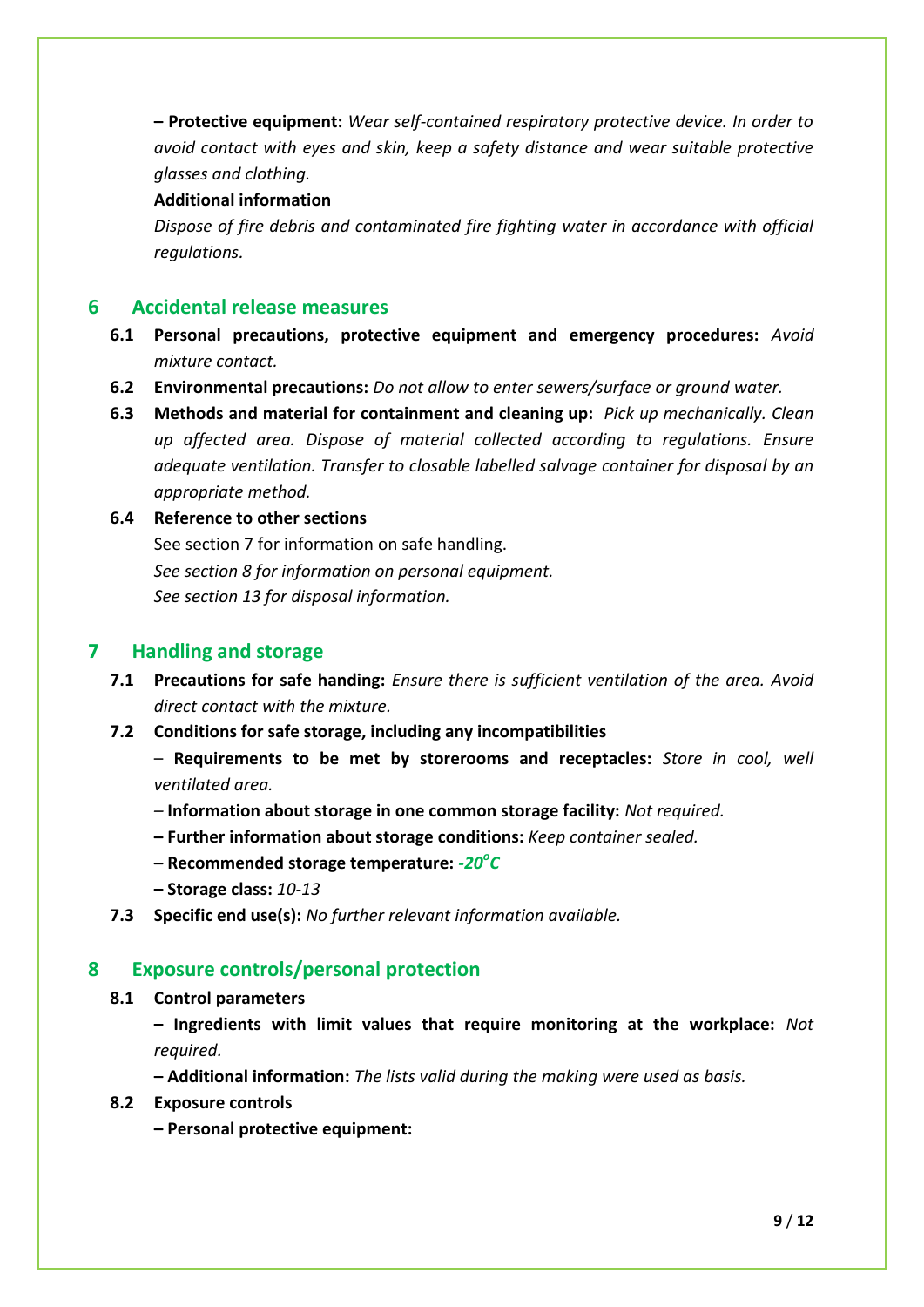*General protective and hygienic measures: Keep away from foodstuffs, beverages and feed. Immediately remove all soiled and contaminated clothing. Wash hands before breaks and at the end of work. Avoid contact with eyes and skin.* 

*Respiratory protection: In case of brief exposure or low pollution use respiratory filter device. In case of intensive or longer exposure use self-contained respiratory protective device. Filter P2.*

#### *Protection of hands:*

*Protective gloves – the glove material has to be impermeable and resistant to the product/the substance/the preparation.*

*– Selection of the glove material on consideration of the penetration times, rates of diffusion and the degradation:*

*Material of gloves: the selection of suitable gloves does not only depend on the material, but also on further marks of quality and varies from manufacturer to manufacturer.*

*Penetration time of glove material: The exact break through time has to be observed.*

 *For the permanent contact gloves made of the following materials are suitable: Nitrile rubber, NBR. Recommended thickness of the material ≥0,11 mm. Value for the permeation: Level ≥480 min.*

*Eye protection: Safety glasses.*

*Body protection: Protective work clothing. Protective clothing should be selected specifically for the working place, depending on concentration and quantity of the hazardous substances handled.*

## **9 Physical and chemical properties**

**9.1 Information on basic physical and chemical properties**

**– Appearance:** 

**Form:** *Liquid* 

**9.2 Other information:** *No further relevant information available*

### **10 Stability and reactivity**

- **10.1 Reactivity:** *Stable under normal conditions.*
- **10.2 Chemical stability:** *Stable under normal conditions.*

**– Thermal decomposition/conditions to be avoided:** *No decomposition if used as intended.*

- **10.3 Possibility of hazardous reaction:** *No dangerous reactions known.*
- **10.4 Conditions to avoid:** *No further relevant information available.*
- **10.5 Incompatible materials:** *No data available.*
- **10.6 Hazardous decomposition product:** *See chapter 5.*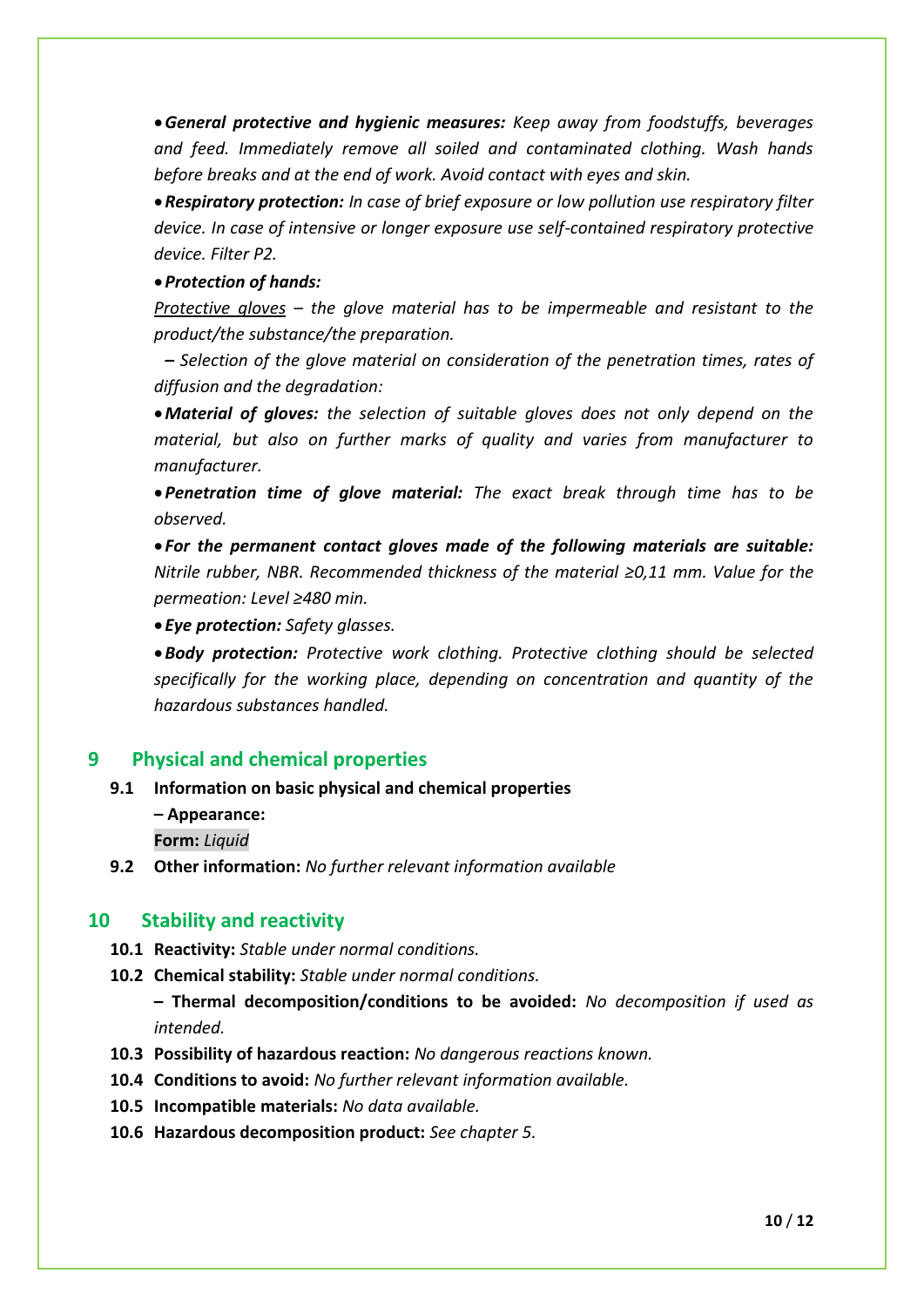## **11 Toxicological information**

#### **11.1 Information on toxicological effects**

**– Acute toxity:**

*Oral/Ingestion: ATEmix >2000 (10x Hypernova Reaction Buffer, 10x Shark Reaction Buffer)*

- **– Primary irritant effect:**
- **On the skin:** *No irritant effect.*
- **On the eye:** *Irritant effect.*
- **– Sensitization:** *No sensitizing effects known*.

#### **12 Ecological information**

- **12.1 Toxicity:** *No data available.*
- **12.2 Persistence and degradability:** *No further relevant information available.*
- **12.3 Bioaccumulative potential:** *No further relevant information available.*
- **12.4 Mobility in soil:** *No further relevant information available.*
- **12.5 Results of PBT and vPvB:** *Not applicable.*
- **12.5 Other adverse effects:** *No further relevant information available.*

#### **13 Disposal considerations**

#### **13.1 Waste treatment methods**

**– Recommendation:** *Chemicals must be disposed of in compliance with the respective national regulations. Must not be disposed together with household garbage. Do not allow product to reach sewage system.* 

**– Uncleaned packaging (Recommendation):** *Disposal must be made according to official regulations. Packagings that may not be cleansed are to be disposed of in the same manner as the product.* 

**– Recommended cleansing agents:** *Water, if necessary together with cleansing agents.*

#### **14 Transport information**

#### **14.1 UN-Number:**

**ADR, ADN, IMDG, IATA:** *Not dangerous goods/not applicable.*

- **14.2 UN proper shipping name:**
	- **ADR, ADN, IMDG, IATA:** *Not dangerous goods/not applicable.*
- **14.3 Transport hazard class(es):**
	- **ADR, ADN, IMDG, IATA** *Not dangerous goods/not applicable.*
	- **Class:** *Not dangerous goods/not applicable.*
- **14.4 Packing group:**
	- **ADR, IMDG, IATA:** *Not dangerous goods/not applicable.*
- **14.5 Environmental hazards:**
	- **Marine pollutant:** *No.*